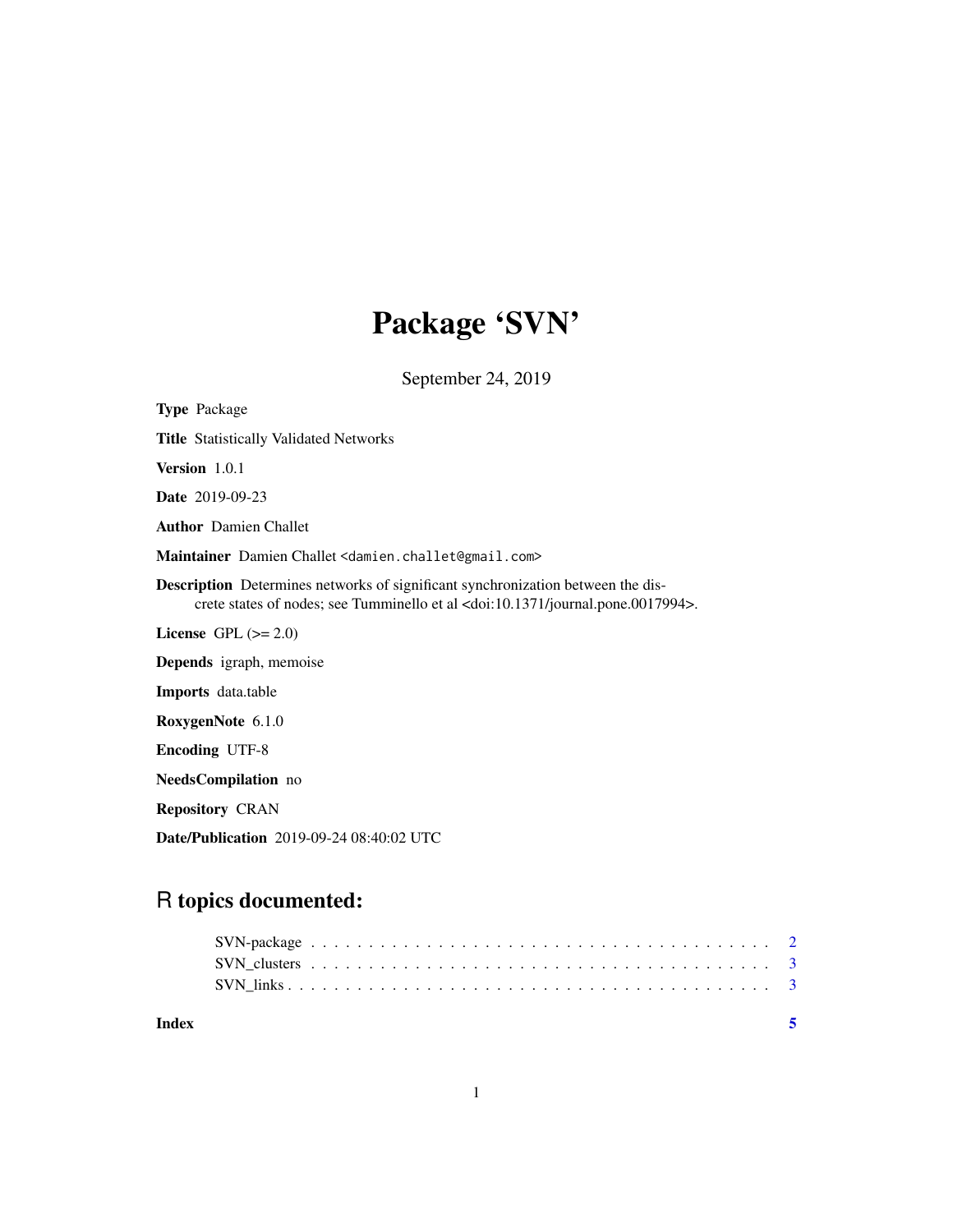<span id="page-1-0"></span>

## Description

Statistically validated networks are built from the states of nodes and from their curious (statistically speaking) synchronization: two nodes are linked if their states are anomalously synchronized. The associated null hypothesis is that the states of nodes are Poissonian processes, i.e., independent from each other.

# Details

The main function SVN\_links expects a matrix/data.frame/data.table of states, the line number being the index and while a given column corresponds to a given node, and outputs the results network in an igraph format. A Multiple Hypothesis Testing correction is applied since one performs several (rather, many) tests. It is then up to the user to use some network clustering technique if needed. For the convenience of the user, the function SVN\_clusters applies the infoMap or Louvain method to the output of SVN\_links and returns the resulting clustering. For small enough timeseries, it may be useful to use the options(svn.memoise=TRUE) so as to avoid expensive calls to the phyper function.

#### Author(s)

Maintainer: Damen Challet <damien.challet@gmail.com>

#### References

Tumminello, M., Micciche, S., Lillo, F., Piilo, J., & Mantegna, R. N. (2011). Statistically validated networks in bipartite complex systems. PloS one, 6(3), e17994.

# See Also

igraph

#### Examples

```
x=sample(c(1,0),1000,replace = TRUE) # random vector of 0s and 1s
xx=x; x[1]=1-x[1] # one modifies just one element. x and xx are very similar
x_rev=rev(x) # x and x_rev are not
y=sample(c(1,0),1000,replace = TRUE) # y is another random vector of 0s and 1s
M = \text{cbind}(x, xx, x_{rev}, y) # builds the matrix of states
mylinks=SVN_links(M)
print(mylinks)
# one can compute clusters as well
```

```
myclusters=SVN_clusters(mylinks)
```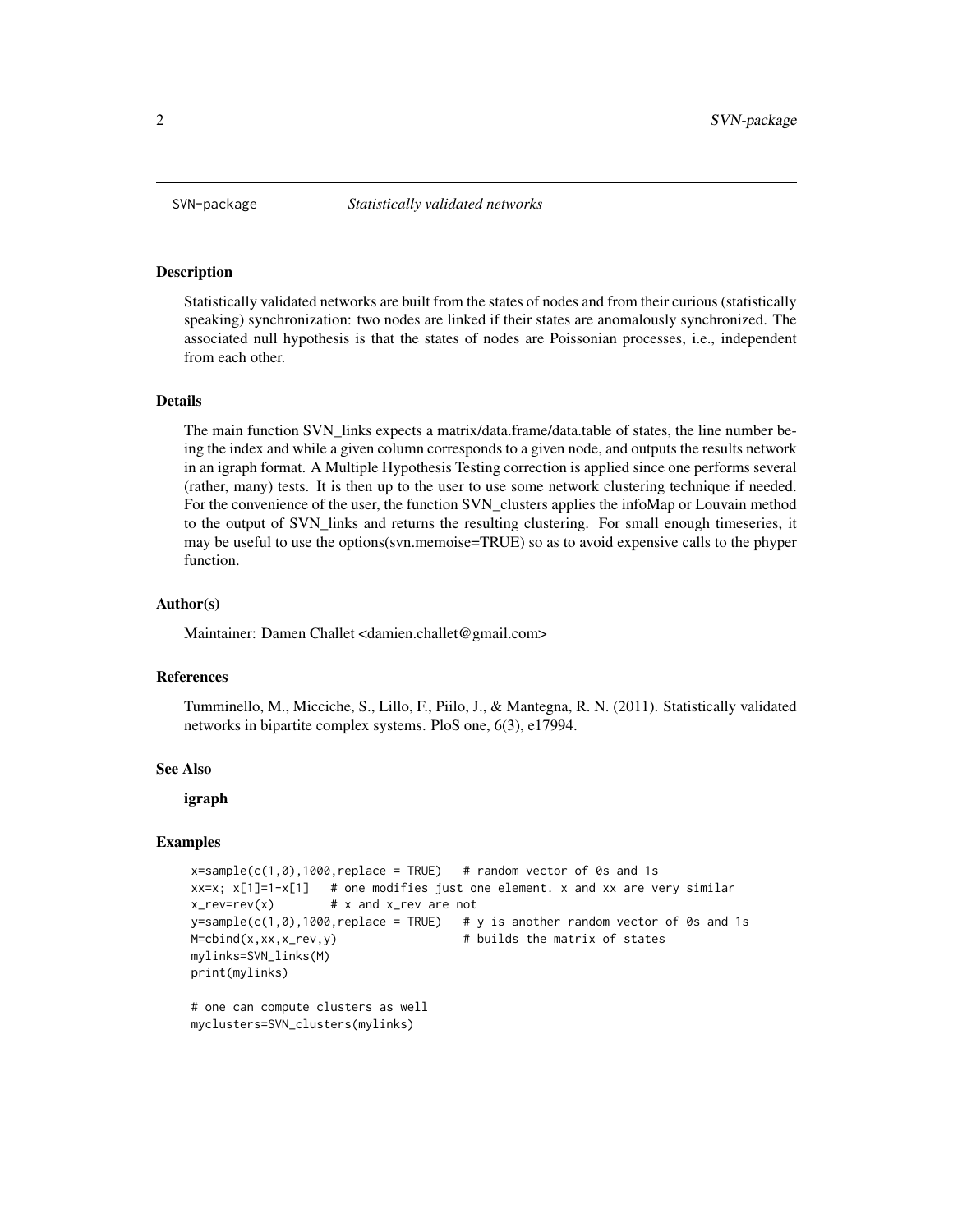<span id="page-2-0"></span>

# Description

Find clusters in Statistically Validated Networks

# Usage

```
SVN_clusters(links, cluster.method = "infomap")
```
# Arguments

links an object obtained from the SVN\_links function cluster.method a string, either "infomap" or "louvain", that selects the clustering method

# Value

an igraph communities object

# Examples

```
M=matrix(rbinom(200,size = 1,0.5),nrow=50)
mylinks=SVN_links(M)
# no links, then
print(mylinks)
# another example
x=c(1,0,0,0,0,0,1,1,1,1,0,0)
xx=c(1,1,0,0,0,0,1,1,1,1,0,0)
xrev=rev(x)
w=sample(x,length(x))
M=rbind(x,xx,xrev,w)
mylinks=SVN_links(M)
## if one wants clusters as well
myclusters=SVN_clusters(mylinks)
```
SVN\_links *Statistical validated networks*

## Description

Statistical validated networks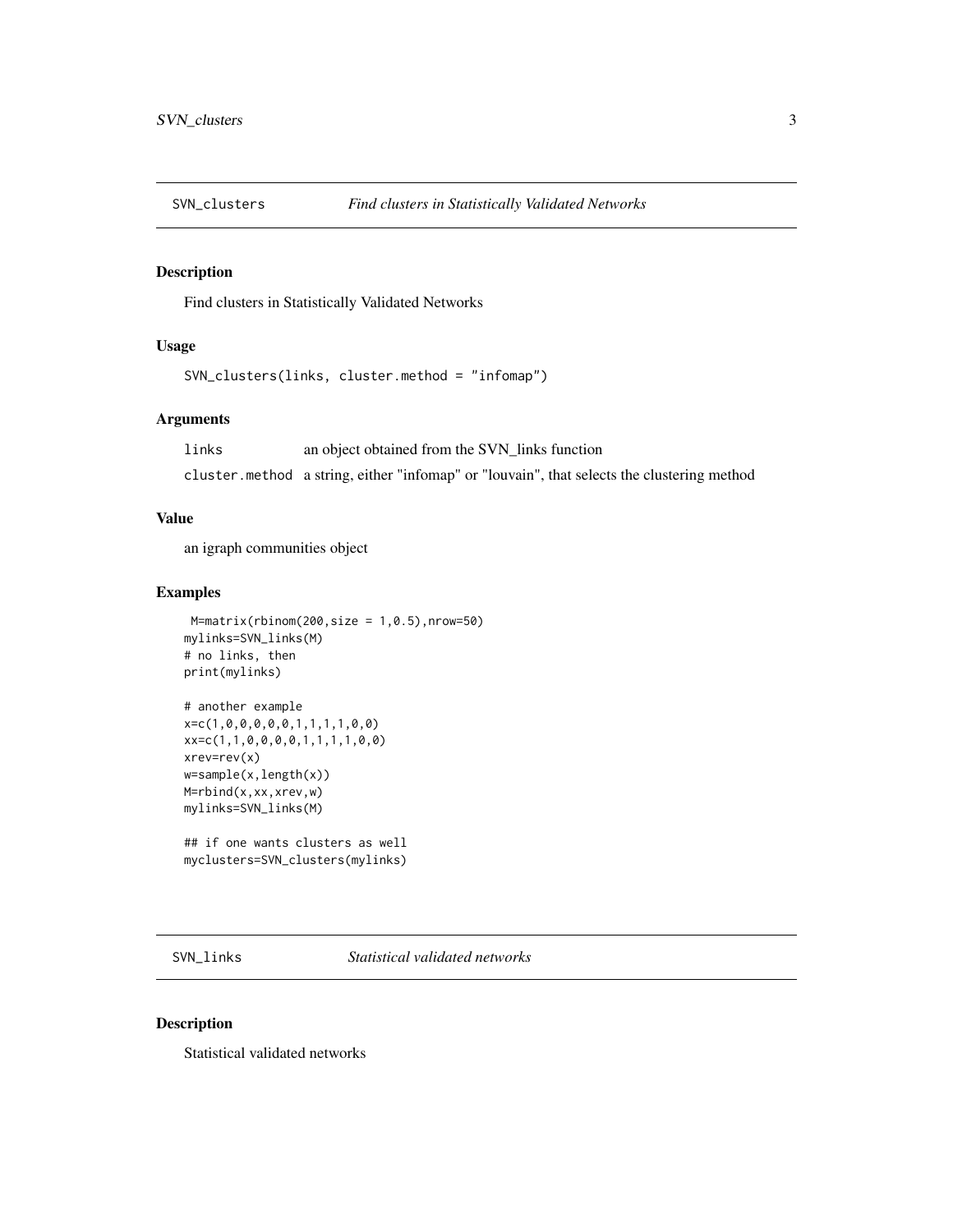## Usage

```
SVN_links(states_vs_t, alpha = 0.01, MHT.correction = "bonferroni",
  exclude.states = NULL, states.pair.types = "all",
  alternative = "overexpression")
```
# Arguments

| states_vs_t       | a matrix with time in lines and individual states in columns                                                                                                                                                                                             |
|-------------------|----------------------------------------------------------------------------------------------------------------------------------------------------------------------------------------------------------------------------------------------------------|
| alpha             | the family-wise error rate in the case of Bonferroni multiple-hypothesis cor-<br>rection, or the false discovery rate in the case of the FDR multiple hypothesis<br>correction                                                                           |
|                   | MHT.correction the type of multiple hypothesis correction                                                                                                                                                                                                |
|                   | exclude.states a vector of states to remove from states vs t                                                                                                                                                                                             |
| states.pair.types |                                                                                                                                                                                                                                                          |
|                   | accepted value: "all", "same", "different": selects which kind of state pairs are<br>tested: if there are two states e.g. $(1,2)$ , "all" allows $(1,1)$ , $(2,2)$ and $(1,2)$ ; "same"<br>allows $(1,1)$ and $(2,2)$ , while "different" allows $(1,2)$ |
| alternative       | a string either equal to "overexpression" or "underexpression"                                                                                                                                                                                           |
|                   |                                                                                                                                                                                                                                                          |

# Value

a data.table object of the node pairs significantly correlated at the alpha level. The columns are: link\_id: a unique identifier for links; i and j are the node names; si and sj are their states; pv is the value associated to the link; threshold is the Multiple Hypothesis Testing-adjusted p-value threshold (only links with pv<=threshold are kept)

## Examples

```
x=sample(c(1,0),1000,replace = TRUE)xx=x; x[1]=1-x[1] # one modifies just one element
x_rev=rev(x)
y=sample(c(1,0),1000,replace = TRUE)M=cbind(x,xx,x_rev,y)
mylinks=SVN_links(M)
print(mylinks)
# one can compute clusters as well
myclusters=SVN_clusters(mylinks)
```